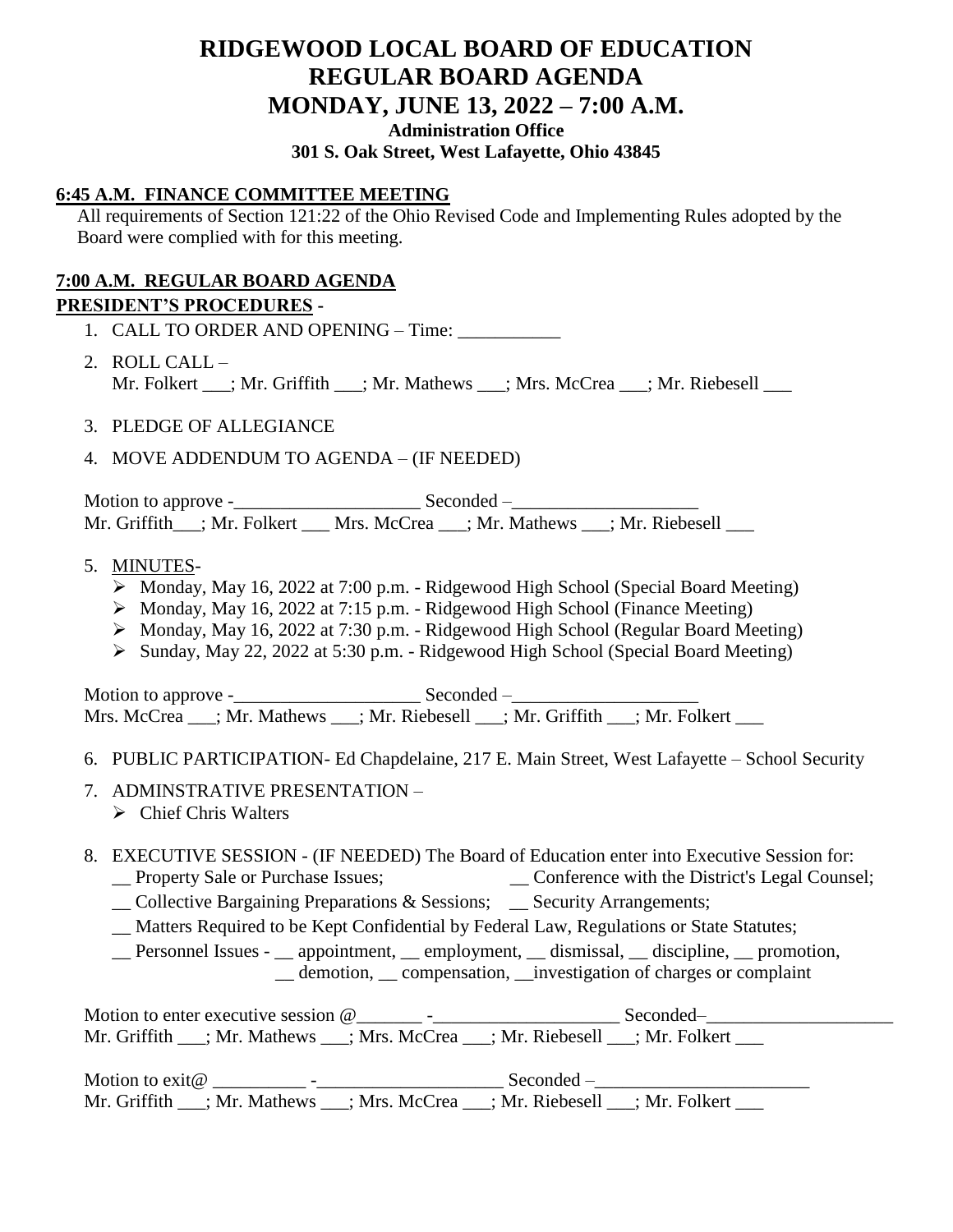## **RIDGEWOOD LOCAL BOARD OF EDUCATION REGULAR BOARD AGENDA MONDAY, JUNE 13, 2022 – 7:00 A.M. Administration Office 301 S. Oak Street, West Lafayette, Ohio 43845**

**TREASURER'S REPORT –** Jay Tingle, Treasurer

- 1. FINANCE REPORT for the month of May
- 2. BILL PAYMENTS **-** for the month of May
- 3. SCHOOLWIDE POOL FUND The Treasurer recommends the Board of Education approve the following transfers to the Schoolwide Pool Fund:

| $\geq 001$                   | tΩ | 598-9022 | \$180,602.15 |
|------------------------------|----|----------|--------------|
| $\triangleright$ 572-9022 to |    | 598-9022 | \$30,773.42  |
| $\geq 590 - 9022$ to         |    | 598-9022 | \$4893.53    |

- 4. PURCHASE ORDERS EXCEEDING \$15,000 The Treasurer recommends the Board of Education approve the following purchase orders, as presented. Purchase Order #220860 in the amount of \$33,316.00 to Coshocton Co. Board of DD.
- 5. OMNI The Treasurer recommends the Board of Education approves the Services Agreement with OMNI for Fiscal Year 2023. (FY 22 Annual Charge \$1,800.00)
- 6. HEALTH INSURANCE The Treasurer recommends the Board of Education approve the health insurance renewal agreements with Ohio School Benefits Consortium and Medical Mutual of Ohio, effective 7/1/2022 through 6/30/2023, with ALR Insurance Agency as Broker on behalf of RLSD.

FY23 Monthly Insurance Renewal Rates:

Medical and Dental Coverage

 Family: \$2,143.78 (Medical = \$2,070.78 and Dental = \$73.00) Single:  $$1,049.12$  (Medical =  $$1,011.12$  and Dental =  $$38.00$ ) MVP: Single - \$797.09 and Family - \$1,614.48

FY22 Rates:

Family: \$2,044.98 (Medical = \$1,971.98 and Dental = \$73.00) Single: \$1,001.76 (Medical = \$963.76 and Dental = \$38.00) MVP: Single - \$755.99 and Family - \$1,529.07

- 7. PROPERTY & CASUALTY INSURANCE The Treasurer recommends the Board of Education approve Property & Casualty Insurance Coverage with Ohio School Plan, Administered by Hylant Administrative Services, LLC for the term beginning July 1, 2022 through June 30, 2023, as presented.
	- $\triangleright$  FY23 Rate \$48,788.00 (expiring rate \$45,966)
	- $\triangleright$  Cyber Liability Program \$3,570.00
- 8. DONATIONS The Treasurer recommends the Board of Education approve the following donation(s):

| $\overline{\phantom{0}}$<br>"РАМ<br>T L'OILL                                  | <b>Press</b><br>T0.                            | $\sim$<br>шоп |
|-------------------------------------------------------------------------------|------------------------------------------------|---------------|
| $\sim$ 1<br>- 1<br>17 <sub>0</sub> r<br>$\sim$ $\sim$ $\sim$ $\sim$<br>w<br>- | ---<br><br>$\overline{\phantom{0}}$<br>.<br>-- | O             |

Motion to approve item(s) \_\_\_\_\_ -\_\_\_\_\_\_\_\_\_\_\_\_\_\_\_\_\_\_\_\_ Seconded –\_\_\_\_\_\_\_\_\_\_\_\_\_\_\_\_\_\_\_ Mr. Riebesell \_\_\_; Mr. Mathews \_\_\_; Mrs. McCrea \_\_\_; Mr. Griffith \_\_\_; Mr. Folkert \_\_\_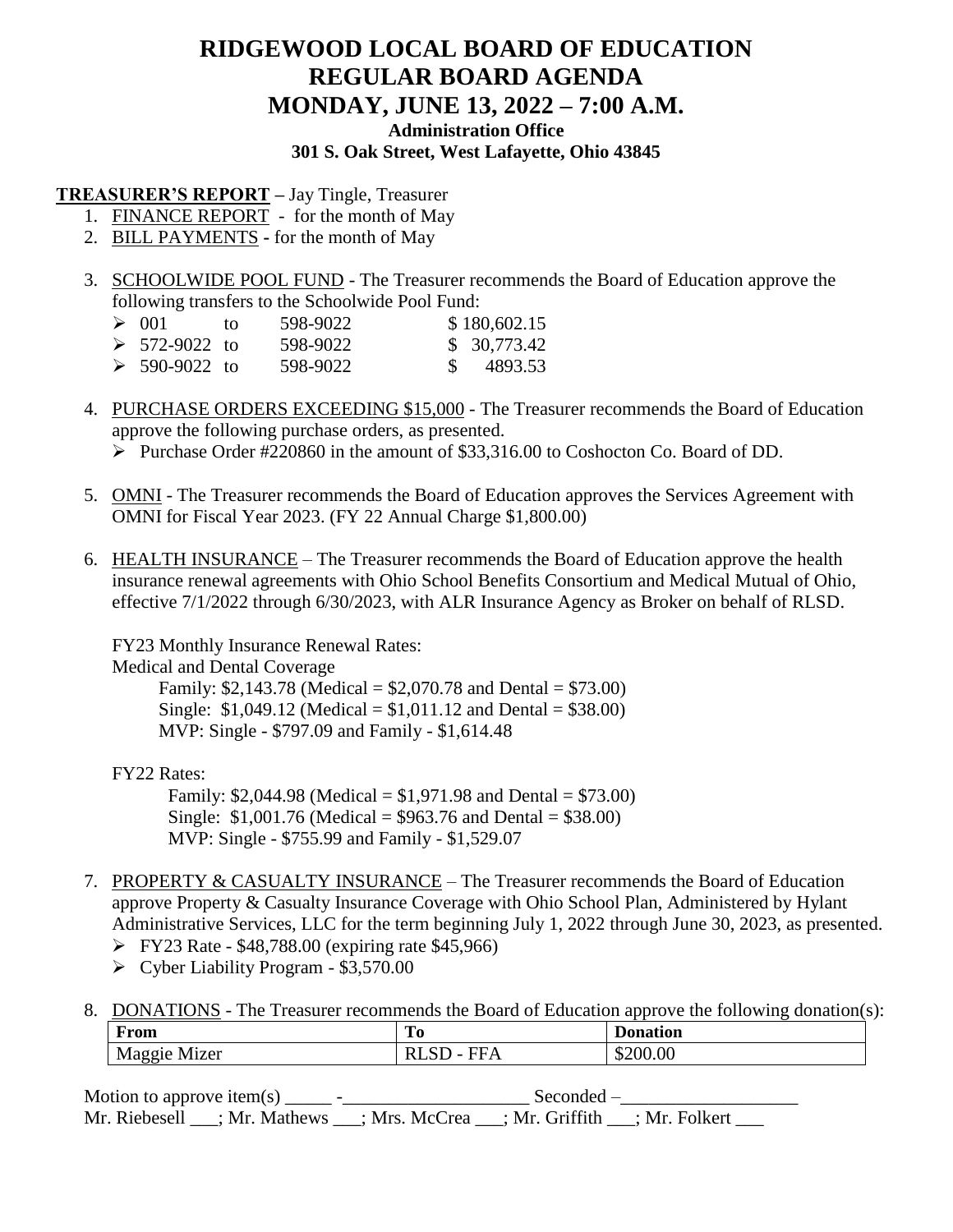# **RIDGEWOOD LOCAL BOARD OF EDUCATION REGULAR BOARD AGENDA MONDAY, JUNE 13, 2022 – 7:00 A.M. Administration Office 301 S. Oak Street, West Lafayette, Ohio 43845**

### **SUPERINTENDENT'S REPORT** - Mike Masloski, Superintendent

PERSONNEL ACTIONS: It is recommended the Board approve personnel actions as follows: *(All new hires are pending successful FBI and BCI background reports, drug screening and proper certification)*

- 1. FFA TRIP The Superintendent recommends the Board of Education approve the following extended FFA trip to Washington DC July 11-18, as presented.
- 2. BUS BID The Superintendent recommends the Board of Education approve the resolution with OMERESA/Southwestern Ohio EPC bus purchasing program for FY2023, as presented
- 3. ADMINISTRATIVE CONTRACTS The Superintendent recommends the Board of Education approve the following Administrative contracts, as presented.
	- $\geq$  Joanna Seek 3 year contract
	- $\triangleright$  Shirley Smith 3 year contract
	- $\triangleright$  Todd Stoffer 2 year Contract
- 4. SUMMER HELP The Superintendent recommends the Board of Education approve the following summer workers, as presented.
	- $\triangleright$  Cale Roberts Effective May 6, 2022
	- $\triangleright$  Memphis Cutshall (Clarification eff. May 1, 2022)
- 5. CLASSIFIED SUB The Superintendent recommends the Board of Education approves the following classified subs for the 2022-2023 school year, as presented.
	- $\triangleright$  Kimberly Dillon
	- $\triangleright$  Jane Jones
- 6. CLASSIFIED JOB POSTINGS The Superintendent recommends the Board of Education approve the filling the vacant job position, as presented.
	- $\geq$  Cathy Cutshall (from RMS 2<sup>nd</sup> shift Custodian) to RES 2<sup>nd</sup> shift Custodian, 2:30pm to 11:00pm
- 7. CLASSIFIED STAFF The Superintendent recommends the Board of Education approve the following classified hire beginning the 2022-2023 school year, as presented.
	- Susie Blackstone RMS  $2^{nd}$  shift custodian, 2:15pm to 10:45pm (effective July 1<sup>st</sup>)
- 8. EXTENDED SERVICE The Superintendent recommends the Board of Education approve the following extended service days for the 2022-2023 school year, as presented.
	- $\triangleright$  Jill Bryan Vocational Home Ec., 10 days
	- $\triangleright$  Jamie Davis Speech, 10 days
	- $\triangleright$  Sue Davis Vocational Ag., 60 days
	- $\triangleright$  Leslie Dulgar RMS Guidance, 10 days
	- $\triangleright$  Stacy Ionna RHS Guidance, 20 days
	- $\triangleright$  John Lindig Music, 10 days
	- $\triangleright$  Mike Ondayko Business/Computer, 10 days
	- $\triangleright$  Logan Pyers Vocational Ag., 60 days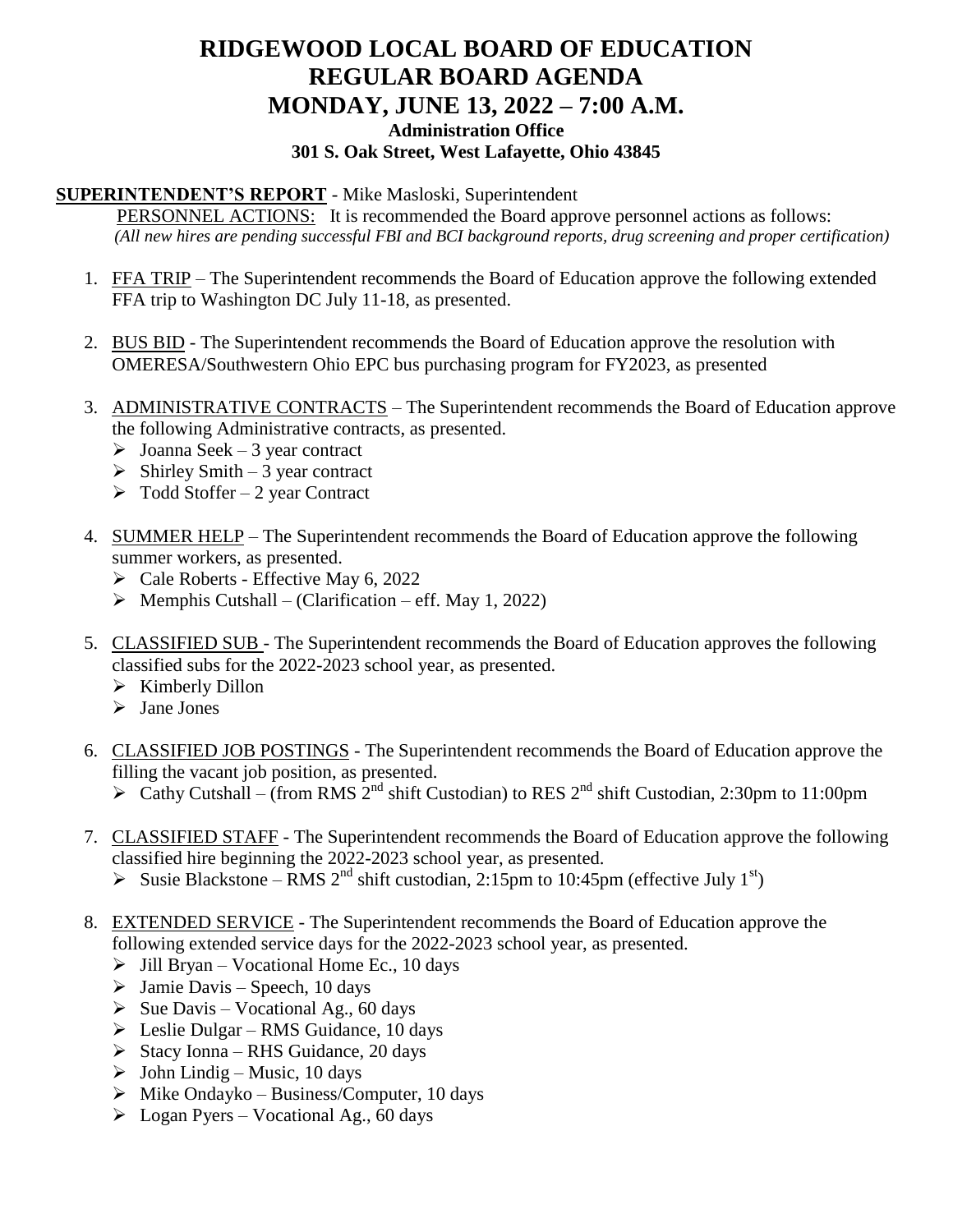## **RIDGEWOOD LOCAL BOARD OF EDUCATION REGULAR BOARD AGENDA MONDAY, JUNE 13, 2022 – 7:00 A.M. Administration Office 301 S. Oak Street, West Lafayette, Ohio 43845**

- 9.  $7<sup>th</sup>$  and  $8<sup>th</sup>$  GRADE RESOLUTION OF INTENT The Superintendent recommends the Board of Education approve the resolution to NOT provide the Career Technical Education for the  $7<sup>th</sup>$  and  $8<sup>th</sup>$ grade due to the impracticality, for the 2022-2023 school year, as presented.
- 10. SEALED BIDS The Superintendent recommends the Board of Education approve the advertising for following seals bids, as presented.
	- $\triangleright$  Purchase Fuel 2022-2023 school year
	- $\geq$  Sale of School Bus 2001 Bluebird

Motion to approve item(s) \_\_\_\_\_ -\_\_\_\_\_\_\_\_\_\_\_\_\_\_\_\_\_\_\_\_ Seconded –\_\_\_\_\_\_\_\_\_\_\_\_\_\_\_\_\_\_\_ Mrs. McCrea \_\_\_; Mr. Griffith \_\_\_; Mr. Riebesell \_\_\_; Mr. Mathews \_\_\_; Mr. Folkert \_\_\_

11. SRO - The Superintendent recommends the Board of Education approve the agreement with the Village of West Lafayette for a School Resource Officer for the 2022-2023 school year.

Motion to approve item(s) \_\_\_\_\_ -\_\_\_\_\_\_\_\_\_\_\_\_\_\_\_\_\_\_\_\_ Seconded –\_\_\_\_\_\_\_\_\_\_\_\_\_\_\_\_\_\_\_ Mr. Mathews \_\_\_; Mrs. McCrea \_\_\_; Mr. Griffith \_\_\_; Mr. Riebesell \_\_\_; Mr. Folkert \_\_\_

- 12. BLENDED LEARNING RESOLUTION The Superintendent recommends the Board of Education approve the Blended Learning resolution for the 2022-2023 school year, as presented.
- 13. RESOLUTION The Superintendent recommends the Board of Education approve the resolution to support the Accelerated Appalachian School Building Assistance Program, as presented.

Motion to approve item(s) \_\_\_\_\_ -\_\_\_\_\_\_\_\_\_\_\_\_\_\_\_\_\_\_\_\_ Seconded –\_\_\_\_\_\_\_\_\_\_\_\_\_\_\_\_\_\_\_ Mr. Griffith \_\_\_; Mr. Mathews \_\_\_; Mrs. McCrea \_\_\_; Mr. Riebesell \_\_\_; Mr. Folkert \_\_\_

14. ADMINISTRATIVE / DIRECTOR SALARY SCHEDULE – The Superintendent recommends the Board of Education approve the proposed Administrative/Director Salary Schedule, as presented.

Motion to approve item(s) \_\_\_\_\_ -\_\_\_\_\_\_\_\_\_\_\_\_\_\_\_\_\_\_\_\_ Seconded –\_\_\_\_\_\_\_\_\_\_\_\_\_\_\_\_\_\_\_ Mr. Riebesell \_\_\_; Mr. Griffith \_\_\_; Mr. Mathews \_\_\_; Mrs. McCrea \_\_\_; Mr. Folkert \_\_\_

15. RLSD/REA NEGOTIATED AGREEMENT - The Superintendent recommends the Board of Education approve the negotiated agreement between the Ridgewood Local School District Board of Education and the Ridgewood Education Association effective July 1, 2022 through June 30, 2025.

Motion to approve item(s)  $\qquad \qquad -$  Seconded – Mr. Riebesell \_\_\_; Mrs. McCrea \_\_\_; Mr. Griffith \_\_\_; Mr. Mathews \_\_\_; Mr. Folkert